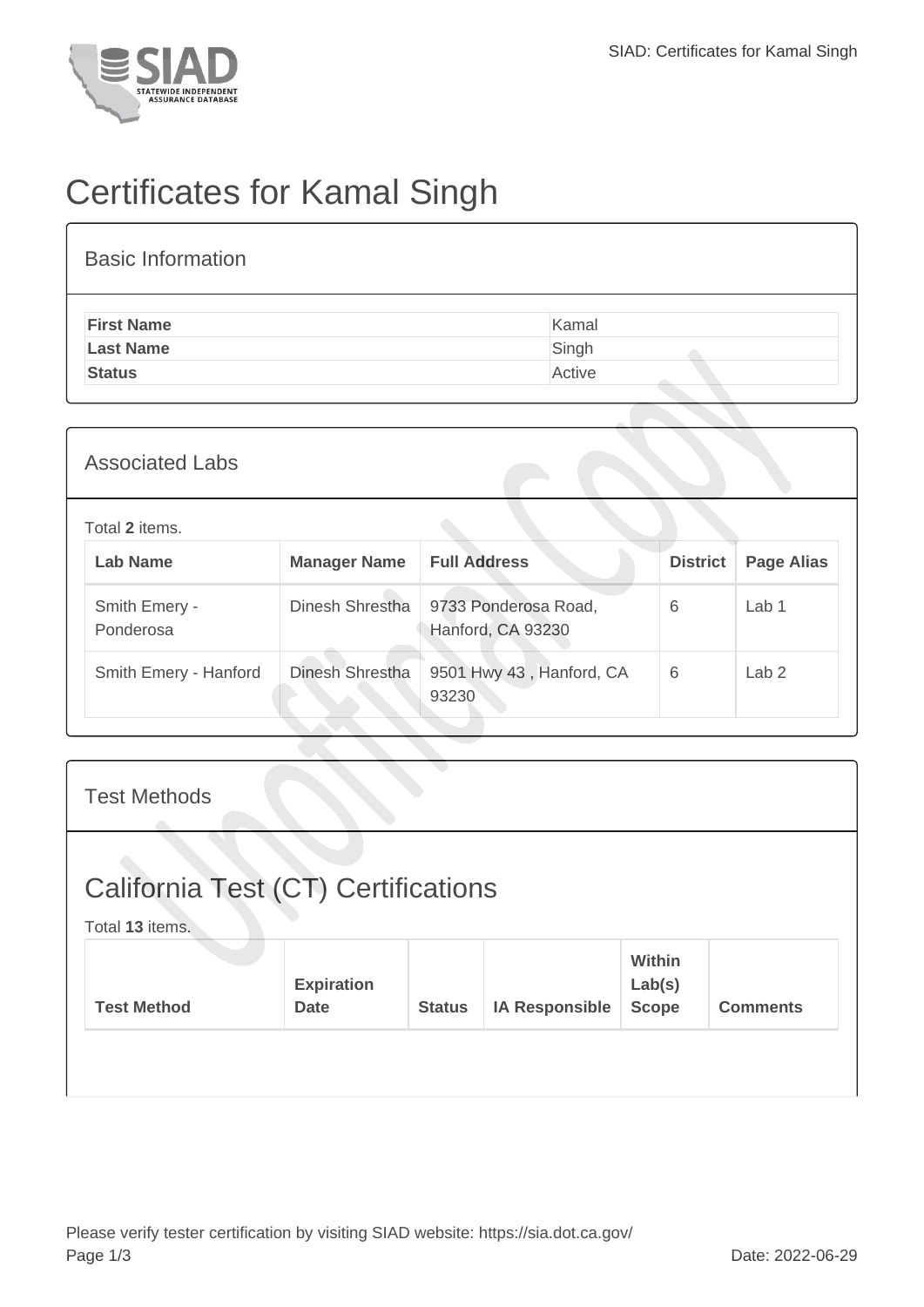

| <b>Test Method</b>                                                            | <b>Expiration</b><br><b>Date</b> | <b>Status</b>  | <b>IA Responsible</b> | Within<br>Lab(s)<br><b>Scope</b> | <b>Comments</b>   |
|-------------------------------------------------------------------------------|----------------------------------|----------------|-----------------------|----------------------------------|-------------------|
| CT 125 AGG Sampling -<br><b>AGGREGATES (JTCP -</b><br><b>HMA I / S&amp;A)</b> | 2019-01-26                       | <b>Expired</b> | Manpreet Singh        | Lab $1$ ,<br>Lab <sub>2</sub>    | (No)<br>comments) |
| CT 125 CEM Sampling -<br><b>CEM</b>                                           | 2019-01-26                       | <b>Expired</b> | Manpreet Singh        | Lab $1,$<br>Lab <sub>2</sub>     | (No<br>comments)  |
| CT 125 HMA Sampling -<br>HMA (JTCP - HMA I)                                   | 2019-01-26                       | <b>Expired</b> | Manpreet Singh        | Lab $1$ ,<br>Lab <sub>2</sub>    | (No)<br>comments) |
| CT 231 Relative<br>Compaction - Nuclear<br>Gage                               | 2020-11-13                       | <b>Expired</b> | Jessa Dhaliwal        | Lab <sub>1</sub>                 | (No)<br>comments) |
| CT 375 AC Density by<br><b>Nuclear Gage</b>                                   | 2020-11-13                       | <b>Expired</b> | Jessa Dhaliwal        | Lab <sub>1</sub>                 | (No<br>comments)  |
| CT 504 Air Content of<br><b>PCC - Pressure Method</b><br>(JTCP - PCC)         | 2019-01-26                       | Expired        | Manpreet Singh        | Lab <sub>2</sub>                 | (No)<br>comments) |
| CT 518 Unit Weight -<br>PCC (JTCP - PCC)                                      | 2019-01-26                       | Expired        | Manpreet Singh        | Lab <sub>2</sub>                 | (No)<br>comments) |
| CT 533 Ball Penetration<br>- PCC                                              | 2019-01-26                       | <b>Expired</b> | Manpreet Singh        | (No lab)                         | (No)<br>comments) |
| CT 539 Sampling Fresh<br>Concrete (JTCP - PCC)                                | 2019-01-26                       | <b>Expired</b> | Manpreet Singh        | Lab <sub>2</sub>                 | (No<br>comments)  |
| CT 540 Making<br>Cylinders - PCC (JTCP -<br>PCC)                              | 2019-01-26                       | Expired        | Manpreet Singh        | Lab $1,$<br>Lab <sub>2</sub>     | (No)<br>comments) |